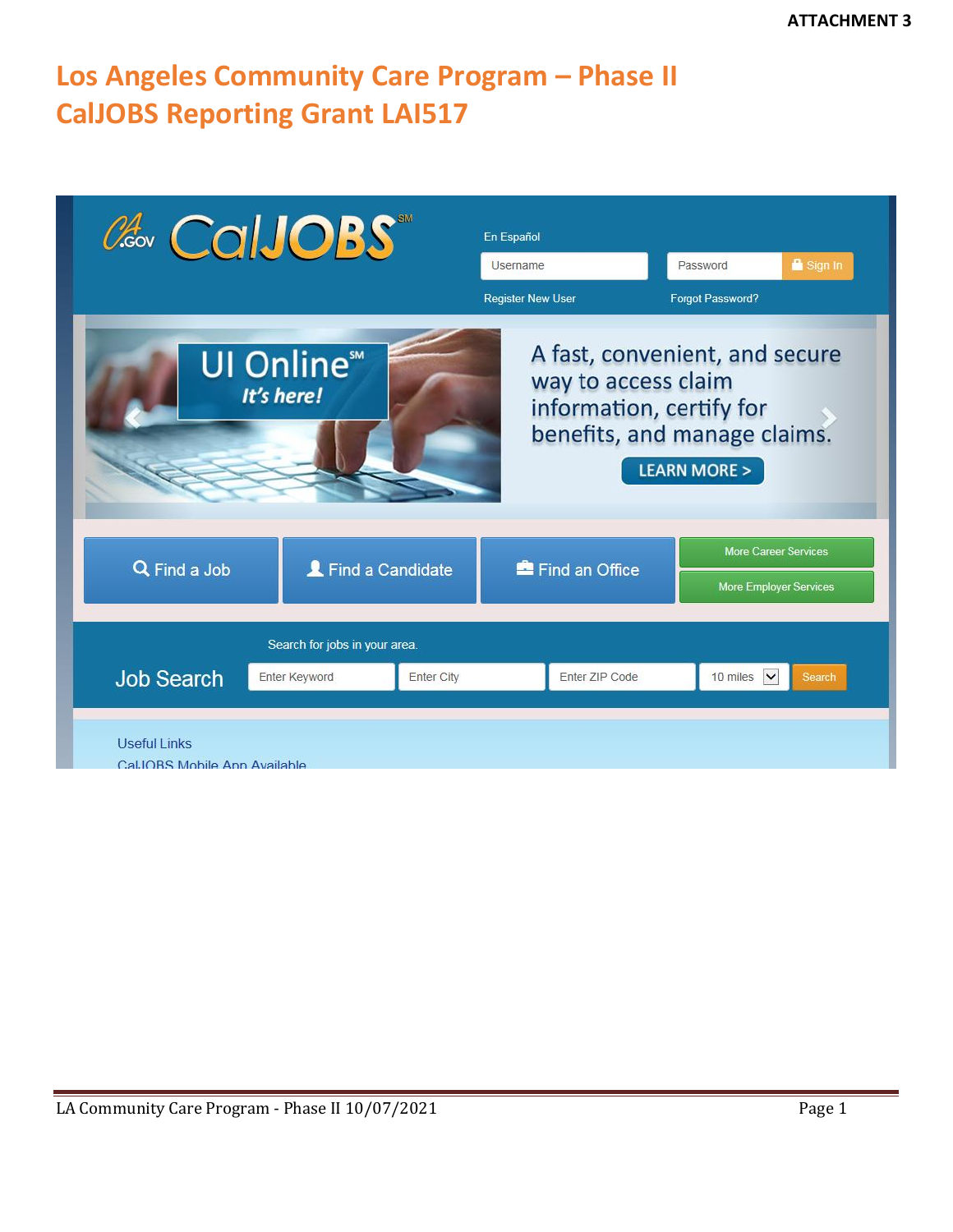## **WIOA Co-Enrollment**

**WIOA CO-ENROLLMENTS is Allowed**

- **WIOA DW or Adult Enrollment**
- **LA Care Program Local grant Code LAI517**

## **Workforce Innovation and Opportunity Act (WIOA) Eligibility Information**

| <b>Applicant Eligibility</b>                                                                                         |                 |     |                                                                                          |                               |                 |
|----------------------------------------------------------------------------------------------------------------------|-----------------|-----|------------------------------------------------------------------------------------------|-------------------------------|-----------------|
| Applicant meets the definition for<br>low income:                                                                    |                 | Yes | Adult and Dislocated Workers both<br>eligible to participate in the LA<br>Cares Program. |                               |                 |
| <b>Income Table:</b>                                                                                                 |                 |     | <b>Income Table</b>                                                                      |                               |                 |
| Program                                                                                                              | <b>Eligible</b> |     | <b>Priority Calculated Exception/Limitation</b>                                          | <b>Reason(s) Not E</b> igible | <b>Action</b>   |
| Adult                                                                                                                | <b>Yes</b>      | -LI |                                                                                          |                               | $\Box$ Inactive |
| Dislocated Worker                                                                                                    | Undetermined    |     |                                                                                          | No DW Eligibility Date.       | Inactive        |
| Youth                                                                                                                | Undetermined    |     |                                                                                          | No Youth Eligibility Date.    | <b>nactive</b>  |
| $VET = Veteran$ , BSD = Basic Skills Deficient, PA = Public Assistance, LI = Low Income, SLP = Additional Priorities |                 |     |                                                                                          |                               |                 |

# **Adding Non-WIOA Grant**

| <b>Non-WIOA Grants</b>          |                                    |                 | Ħ |
|---------------------------------|------------------------------------|-----------------|---|
| <b>Non-WIOA Special Grants:</b> | ◯ Yes ◯ No ◉ Not Applicable        | $\Box$ Inactive |   |
| <b>Local Funded Grants:</b>     | <b>O</b> Yes O No O Not Applicable | $\Box$ Inactive |   |
|                                 |                                    |                 |   |

| <b>Grant Type</b>         | <b>Grant</b><br>ID | <b>Grant Name</b>                        |               | <b>Local Grant</b><br>Code | <b>Date</b><br><b>Added</b> | <b>Action</b> |
|---------------------------|--------------------|------------------------------------------|---------------|----------------------------|-----------------------------|---------------|
| Local Funded Grant        | 715                | LA Valley College Sector Strategy Center | <b>LAI516</b> |                            |                             | Add           |
| Local Funded Grant        | 718                | LA: RISE City General Fund (EWDD)        | <b>LAI515</b> |                            |                             | Add           |
| <b>Local Funded Grant</b> | 819                | LA Care Program - City of LA             | <b>LAI517</b> |                            |                             | Add           |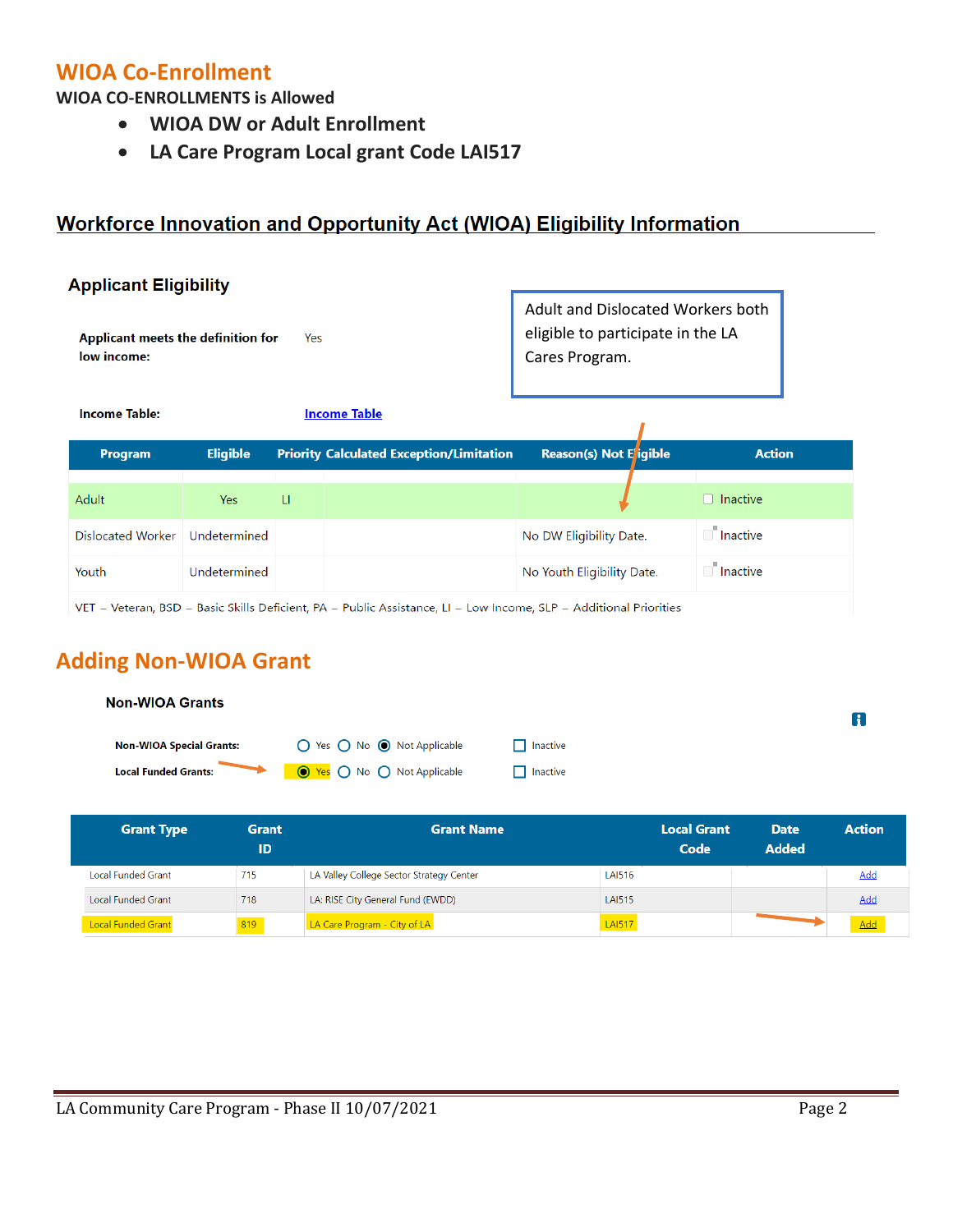# **Grant Added**

| <b>Grant Type</b>            | <b>Grant ID</b> | <b>Grant Name</b>                                    | <b>Local Grant Code</b> | <b>Date Added</b> | <b>Action</b> |
|------------------------------|-----------------|------------------------------------------------------|-------------------------|-------------------|---------------|
| Local Funded Grant           | 819             | LA Care Program - City of LA                         | <b>LAI517</b>           | 10/01/2021        | Remove        |
|                              |                 | with a wind of the control of the con-<br>$\sim 100$ |                         |                   |               |
| <b>Individual Signature</b>  |                 |                                                      |                         |                   |               |
| <b>Create PDF</b><br>П       |                 |                                                      |                         |                   |               |
| Include Staff Signature<br>П |                 |                                                      |                         |                   |               |
| <b>Applicant Signature</b>   |                 |                                                      |                         |                   |               |
|                              |                 |                                                      |                         |                   |               |
| <b>Exit Wizard</b>           |                 | Finish<br>$<<$ Back                                  |                         |                   | Print         |

## **Non WIOA Enrollment**

### Workforce Innovation and Opportunity Act (WIOA) Eligibility Information

| <b>Applicant Eligibility</b><br>Applicant meets the definition for<br>Yes<br>low income:                          |                 |   |                                                 |  | For Non WIOA Co-Enrollment<br>program eligibility needs to be<br>Inactive. |                               |                   |               |
|-------------------------------------------------------------------------------------------------------------------|-----------------|---|-------------------------------------------------|--|----------------------------------------------------------------------------|-------------------------------|-------------------|---------------|
| <b>Income Table:</b>                                                                                              |                 |   | <b>Income Table</b>                             |  |                                                                            |                               |                   |               |
| Program                                                                                                           | <b>Eligible</b> |   | <b>Priority Calculated Exception/Limitation</b> |  |                                                                            | <b>Reason(s) Not Eligible</b> |                   | <b>Action</b> |
| Adult                                                                                                             | Yes             | u |                                                 |  |                                                                            |                               | <b>Z</b> Inactive |               |
| Dislocated Worker                                                                                                 | Undetermined    |   |                                                 |  |                                                                            | No DW Eligibility Date.       | $\Box$ Inactive   |               |
| Youth                                                                                                             | Undetermined    |   |                                                 |  |                                                                            | No Youth Eligibility Date.    | $\Box$ Inactive   |               |
| VET = Veteran, BSD = Basic Skills Deficient, PA = Public Assistance, LI = Low Income, SLP = Additional Priorities |                 |   |                                                 |  |                                                                            |                               |                   |               |

 $\mathbf{f}$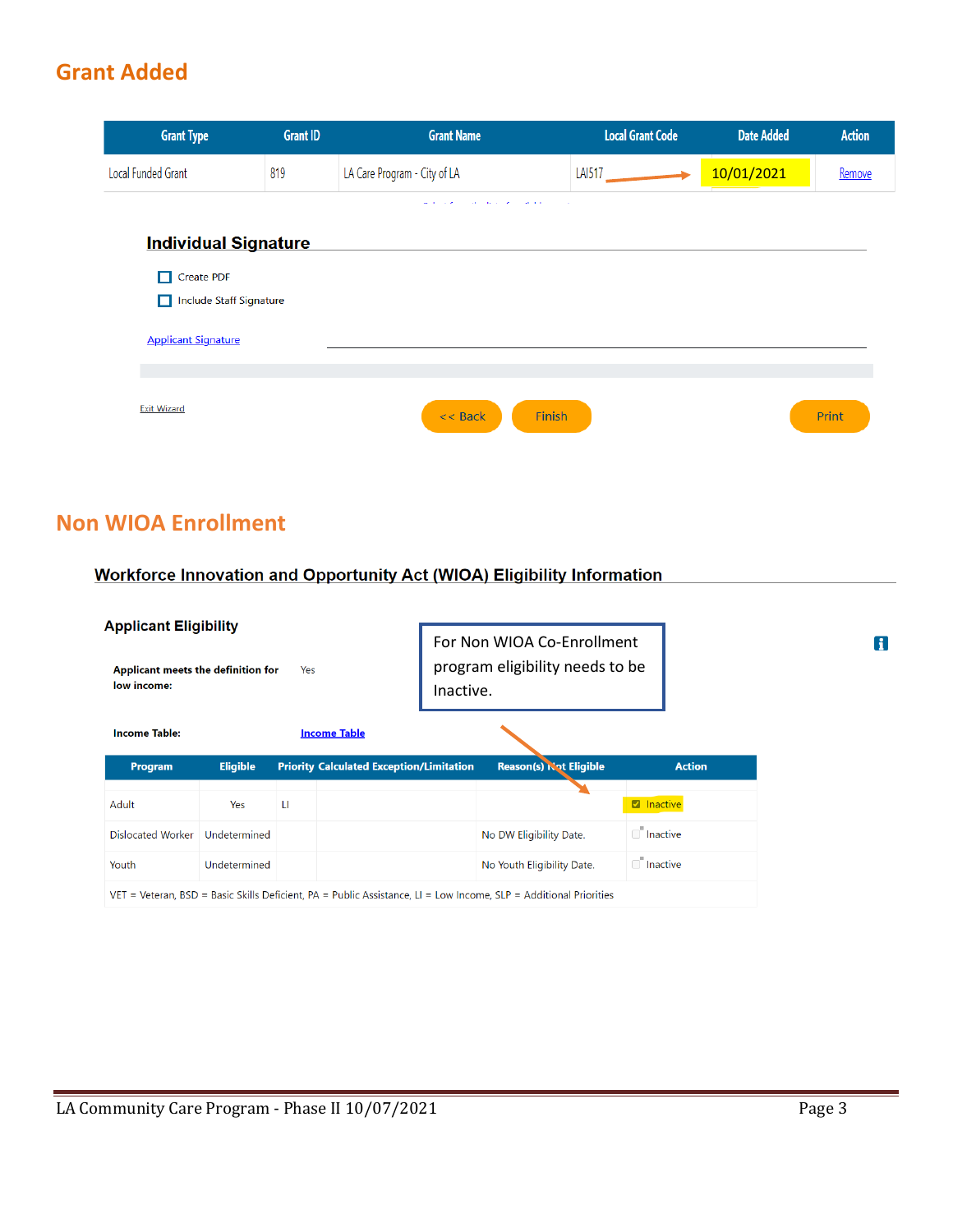# **Adding Grant**

#### **Non-WIOA Grants**

| <b>Non-WIOA Special Grants:</b> | ◯ Yes ◯ No ◯ Not Applicable        | <b>N</b> Inactive |
|---------------------------------|------------------------------------|-------------------|
| <b>Local Funded Grants:</b>     | <b>O</b> Yes ∩ No ∩ Not Applicable | $\Box$ Inactive   |

| <b>Grant Type</b>         | <b>Grant</b><br>ID | <b>Grant Name</b>                        |               | <b>Local Grant</b><br>Code | <b>Date</b><br><b>Added</b> | <b>Action</b> |
|---------------------------|--------------------|------------------------------------------|---------------|----------------------------|-----------------------------|---------------|
| Local Funded Grant        | 715                | LA Valley College Sector Strategy Center | <b>LAI516</b> |                            |                             | <u>Add</u>    |
| Local Funded Grant        | 718                | LA: RISE City General Fund (EWDD)        | <b>LAI515</b> |                            |                             | Add           |
| <b>Local Funded Grant</b> | 819                | LA Care Program - City of LA             | <b>LAI517</b> |                            |                             | Add           |

# **Grant Added**

| <b>Grant Type</b>            | <b>Grant ID</b> | <b>Grant Name</b>                                                 | <b>Local Grant Code</b> | <b>Date Added</b> | <b>Action</b> |
|------------------------------|-----------------|-------------------------------------------------------------------|-------------------------|-------------------|---------------|
| Local Funded Grant           | 819             | LA Care Program - City of LA                                      | <b>LAI517</b>           | 10/01/2021        | Remove        |
|                              |                 | with a window and the contract of the main the<br><b>Contract</b> |                         |                   |               |
| <b>Individual Signature</b>  |                 |                                                                   |                         |                   |               |
| Create PDF<br>П              |                 |                                                                   |                         |                   |               |
| Include Staff Signature<br>П |                 |                                                                   |                         |                   |               |
| <b>Applicant Signature</b>   |                 |                                                                   |                         |                   |               |
|                              |                 |                                                                   |                         |                   |               |
| <b>Exit Wizard</b>           |                 | Finish<br>$<<$ Back                                               |                         |                   | Print         |
|                              |                 |                                                                   |                         |                   |               |
|                              |                 |                                                                   |                         |                   |               |

 $\mathbf{f}$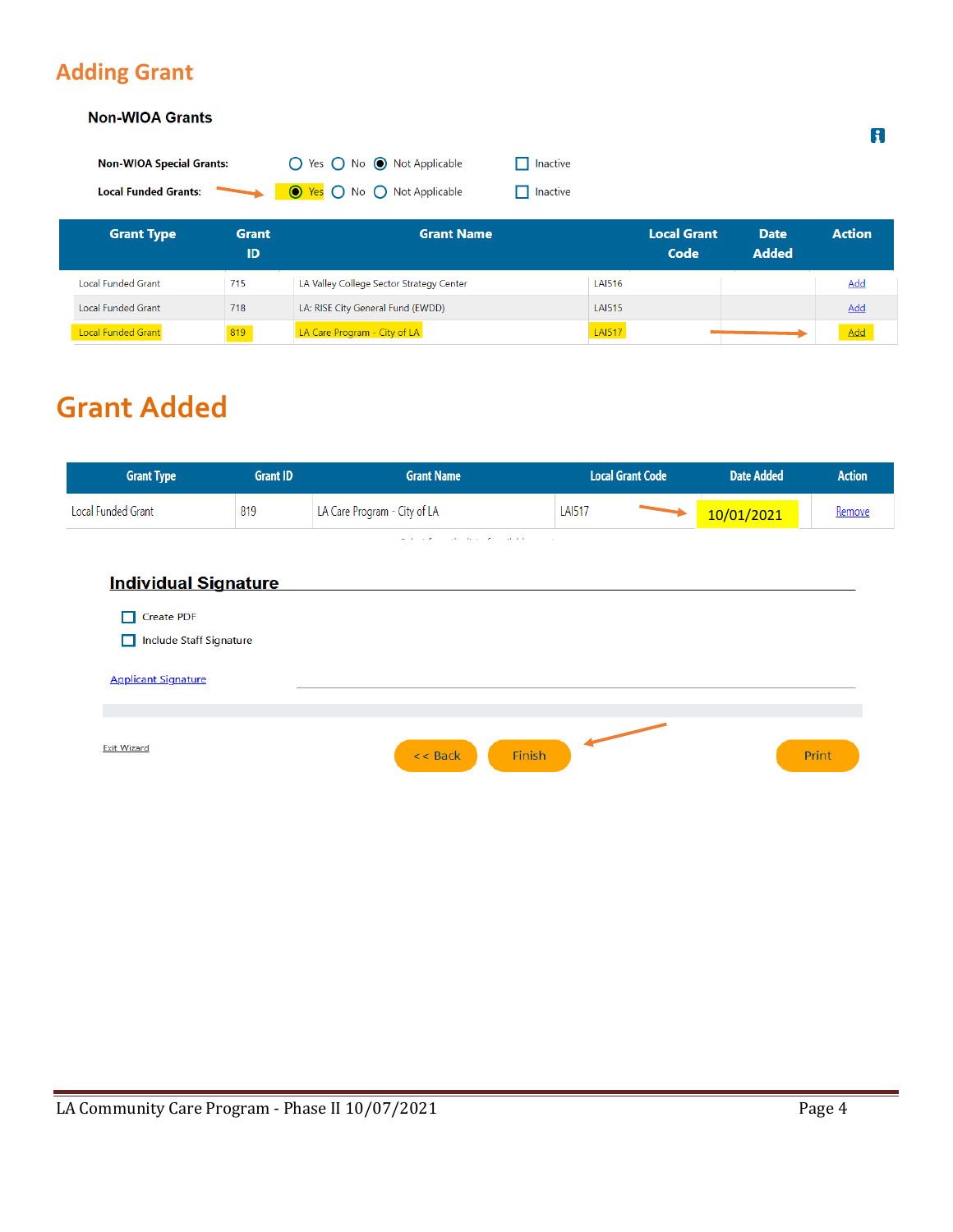# **Activity Page**

## **COMPETE REQUIRED FIELDS -**

- **1. Enter Customer Program Group**
	- Select "98 Local Funded Grant
- **2. Select the Office Location**
- **3. Select the Grant**
	- Local Grant Code LAI517 LA Care Program.

| General<br>Service<br>Information<br>Provider | <b>Enrollment</b><br>Cost                                                                                            | <b>Financial</b><br>Aid | <b>Enrollment</b><br><b>Budget</b> | <b>Budget</b><br>Planning | Closure<br>Information |
|-----------------------------------------------|----------------------------------------------------------------------------------------------------------------------|-------------------------|------------------------------------|---------------------------|------------------------|
| <b>General Information</b>                    |                                                                                                                      |                         |                                    |                           |                        |
|                                               |                                                                                                                      |                         |                                    |                           |                        |
| <b>Participant User Name:</b>                 |                                                                                                                      |                         |                                    |                           |                        |
| <b>Participant State ID:</b>                  |                                                                                                                      |                         |                                    |                           |                        |
| Last Name, First Name MI:                     |                                                                                                                      |                         |                                    |                           |                        |
| Address:                                      |                                                                                                                      |                         |                                    |                           |                        |
| <b>Application Summary:</b>                   | Program: Title I - Workforce Development (WIOA)<br>Application Date:8/8/2020<br>Earliest Eligibility Date:08/08/2020 |                         |                                    |                           |                        |
| <b>Participation Date:</b>                    | 08/08/2020                                                                                                           |                         |                                    |                           |                        |
| *Customer Program Group:                      | 98 - Local Funded Grant                                                                                              | ▼                       |                                    |                           |                        |
| * LWDB:                                       | City of Los Angeles                                                                                                  |                         |                                    |                           |                        |
|                                               | LWDB cannot be modified if staff has local region assignment.                                                        |                         |                                    |                           |                        |
| * Office Location:                            | LAI Boyle Heights - East Los Angeles WorkSource                                                                      |                         |                                    |                           |                        |
| <b>Agency Code Search:</b>                    | <b>Click Here</b>                                                                                                    |                         |                                    |                           |                        |
| <b>Agency Code:</b>                           |                                                                                                                      |                         |                                    |                           |                        |